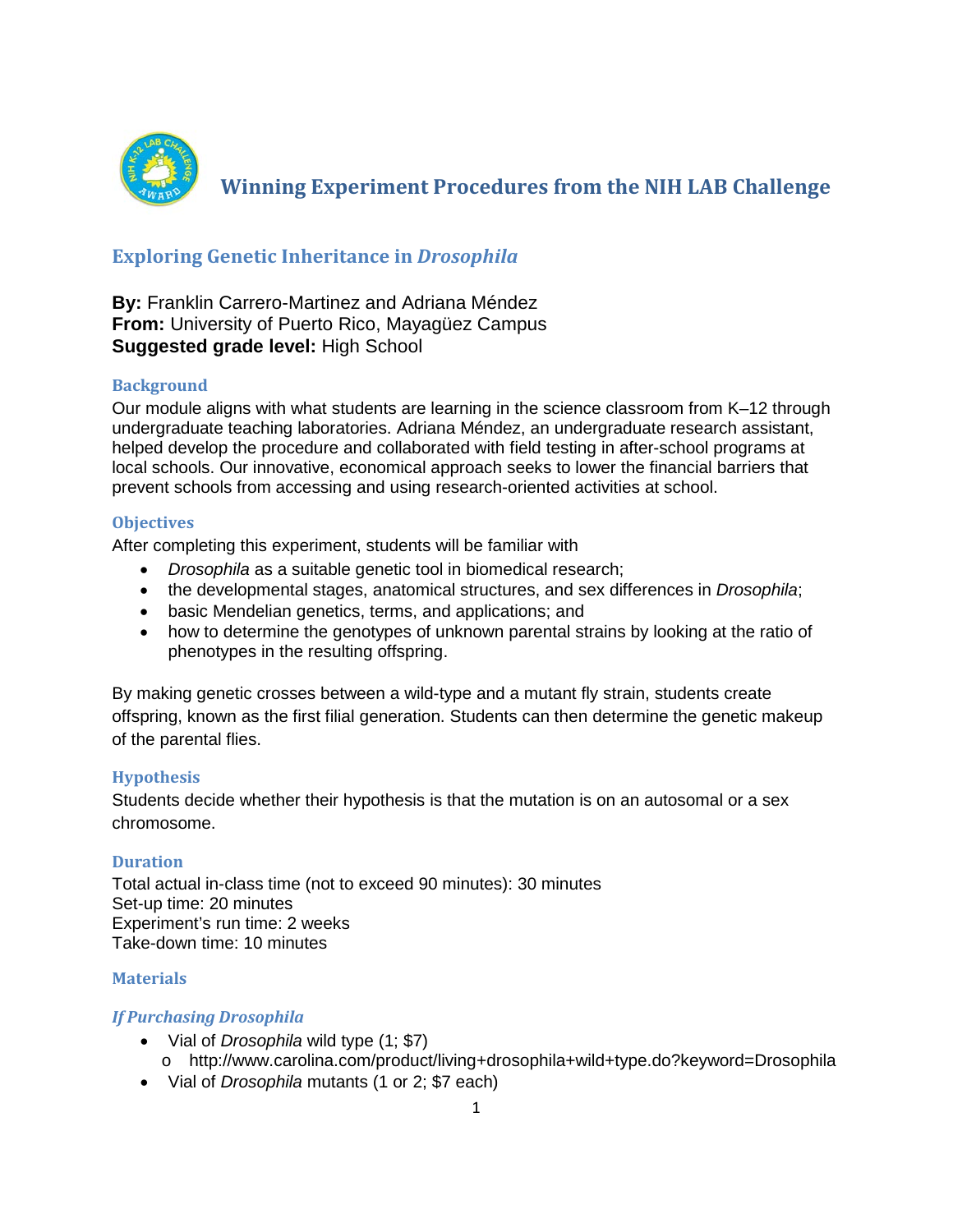- o Sex-linked mutants:<br>http://www.caro
	- http://www.carolina.com/product/drosophila%2C+bar.do?keyword=Drosophila
- o Autosomal mutants:<br>http://www.carol
	- http://www.carolina.com/product/drosophila%2C+living%2C+eyeless%2C+chrom osome+4+mutant.do?keyword=Drosophila
- 2 Alka-Seltzer tablets (\$3)
- Beaker or plastic cups (\$1)
- Cotton balls (\$1)
- Tweezers (\$1)
- Ziploc bags (sandwich size) (\$3)

### *If Collecting Wild-Type Drosophila*

- Vial of *Drosophila* mutants (1 or 2; \$7 each)
	- o Sex-linked mutants:
		- http://www.carolina.com/product/drosophila%2C+bar.do?keyword=Drosophila
	- o Autosomal mutants:
		- http://www.carolina.com/product/drosophila%2C+living%2C+eyeless%2C+chrom osome+4+mutant.do?keyword=Drosophila
- 2 Alka-Seltzer tablets (\$3)
- Mesh (mosquito net) (1 sq. ft.; \$1)
- Handsaw blade (\$2)
- Polypropylene tube (\$10)
- Super glue (\$2)
- Aluminum foil (\$1)
- Small Petri dish (\$1)
- $\bullet$  Fruit (\$1)

#### **Procedure**

#### *Preparation*

1. Acquire *Drosophila*. You may purchase mutant and wild-type flies online at a nearby laboratory, or you may purchase just the mutants and collect the wild-type ones yourself.

1a. To collect wild-type flies, start by building a collection chamber. See **Figures 1–3**. Next, select any available fruit (you can use mangoes, bananas, etc.). Cut a small piece of fruit and place in a 35-mm Petri dish and leave exposed for two to three days, or until fruit flies are attracted to the decaying fruit. When flies are on the fruit, close the chamber, as shown in **Figure 3**. Make sure it is not tightly sealed!

Wait a couple of days for flies to eclose (that is, for adults to emerge from larvae). Transfer to a "fly collection chamber."

1b. To obtain flies from selected online sources or nearby *Drosophila* research laboratories, select from available, suitable wild-type and/or mutant fly lines.

2. Two weeks before the planned classroom activity, set up the genetic cross.

2a. Anesthetize wild-type flies and select 10 virgin adult female flies: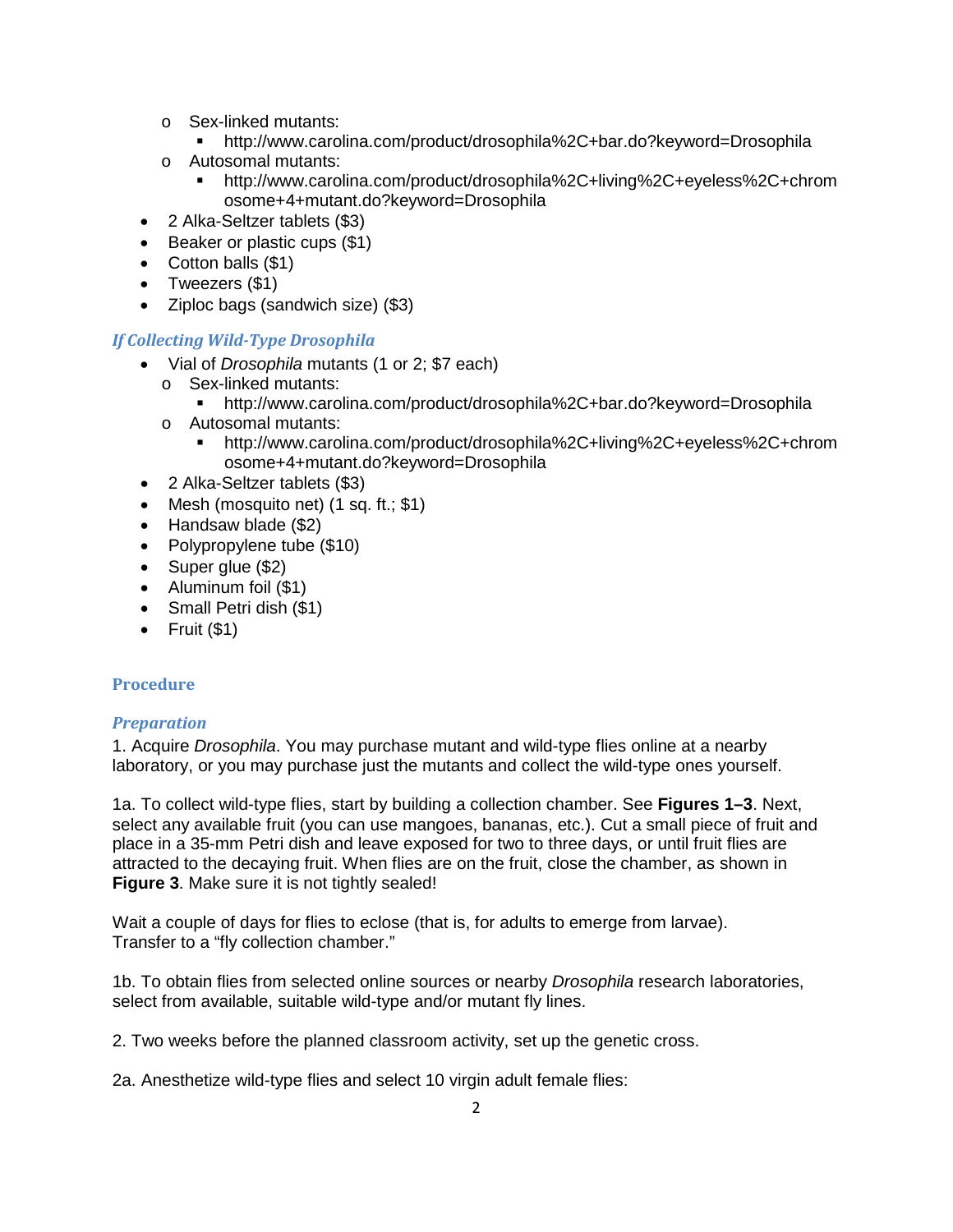- Place a cup or beaker containing water inside a Ziploc bag.
- Leave a small opening, enough so a vial can be inserted and flies can be poured inside without falling into the cup with water.
- Rapidly insert an Alka-Seltzer tablet inside the cup of water, and seal the Ziploc bag. Leave until no movement is seen.

2b. Anesthetize mutant flies, and select five adult male flies following the procedure above. 2c. Sexing flies: Male and female fruit flies can be distinguished using the following criteria: (1) males have sex combs on the forelegs (**Figure 4**) and (2) the tip of the abdomen in females is slightly more elongated and "pointy" than in males (**Figure 5**).

2d. Add the wild-type female flies and the mutant male flies together into a vial. Add a cotton ball big enough to fit tightly. After a week, you will see larvae. Anesthetize the flies, discard them, and allow larvae to grow for one more week. Repeat the above procedure for every mutant line you have.

### *Experiment*

3. Your teacher will give you two *Drosophila* fly vials. Both vials contain the  $F_1$  (first filial) generation of a cross set up two weeks ago.

3a. Using a magnifying glass or a microscope, observe the different stages of flies in your vial. Draw your observations in **Table 1** (on the Student Worksheet), paying particular attention to eyes, wing shape, and body pigmentation. Use **Figure 6** to help you identify the different stages.

3b. Anesthetize flies. Place the cup containing water, inside the Ziploc bag. Leave a small opening, enough so a vial can be inserted and flies can be poured inside without falling into the cup with water. Rapidly, insert an Alka-Seltzer inside the cup of water and seal the Ziploc bag. Leave until no movement is seen. Observe under the microscope or magnifying glass. Classify flies according to sex and mutation. Write your observations in **Table 2** (on the Student Worksheet).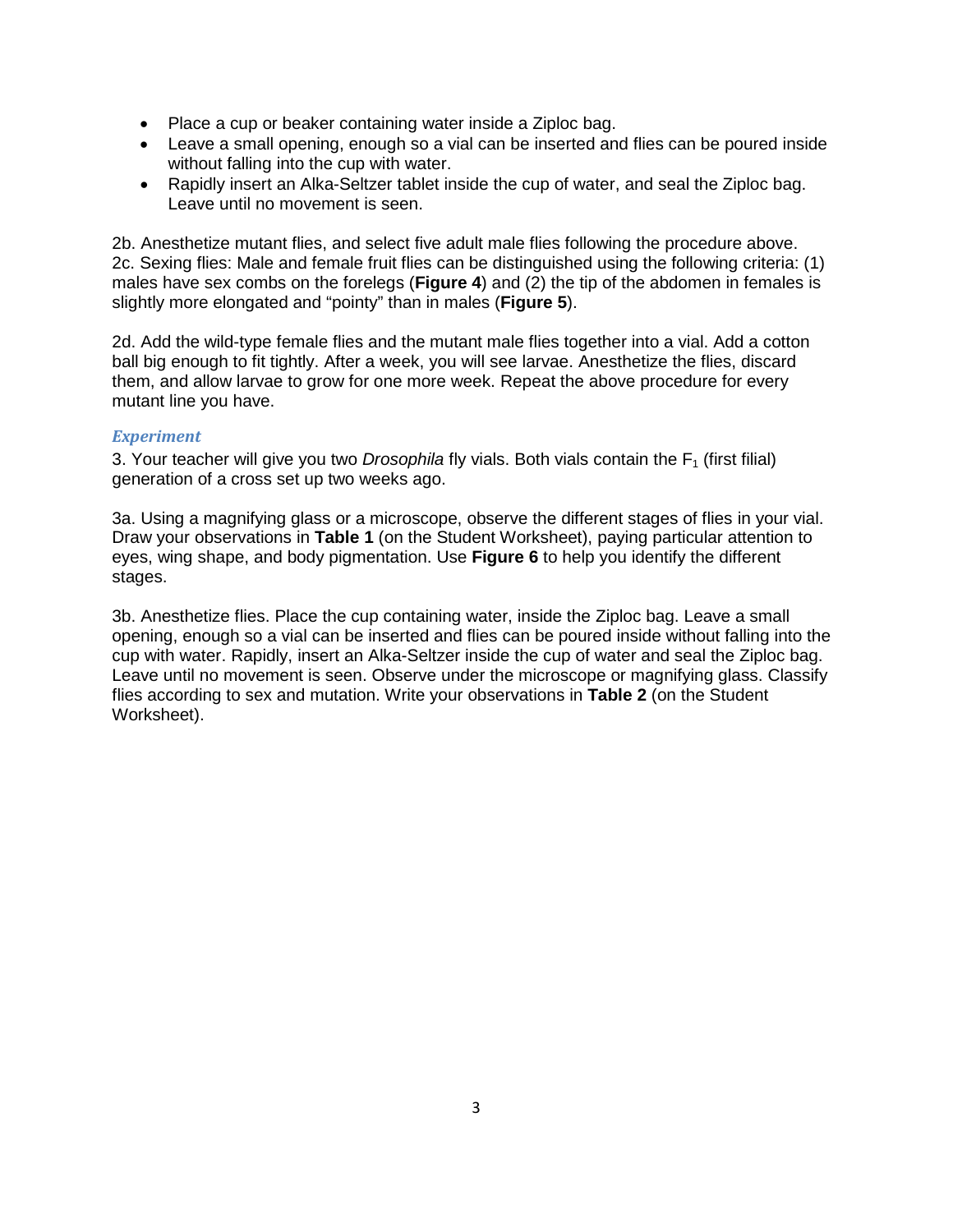

**Figure 1. Constructing a fly-handling and -collection chamber.** (A) Materials required for the construction of the chamber, *from left to right*: fine mesh, handsaw blade, scissors, 50-ml polypropylene tube, aluminum foil, custommade plastic base, super glue. (B) Using the handsaw, cut the upper portion of the 50-ml polypropylene tube and clean the newly exposed edges. (C) Cut a 1-inch-by-1-inch fine mesh square. (D) Using super glue, attach the mesh and place it upside down in the aluminum foil. Aluminum foil is used to prevent damage to bench-top surfaces.



**Figure 2. Finalizing the flyhandling and -collection chamber.** (A) Once the glue is dried and the fine mesh firmly attached, (B) carefully remove the aluminum foil and (C) cut any excess mesh to conform the shape of the tube. (D) Here we used a custom-made plastic base on the tube, but you can use a small Petri dish bottom. Make sure the upper mesh is secure and that no holes are left where flies could escape*.*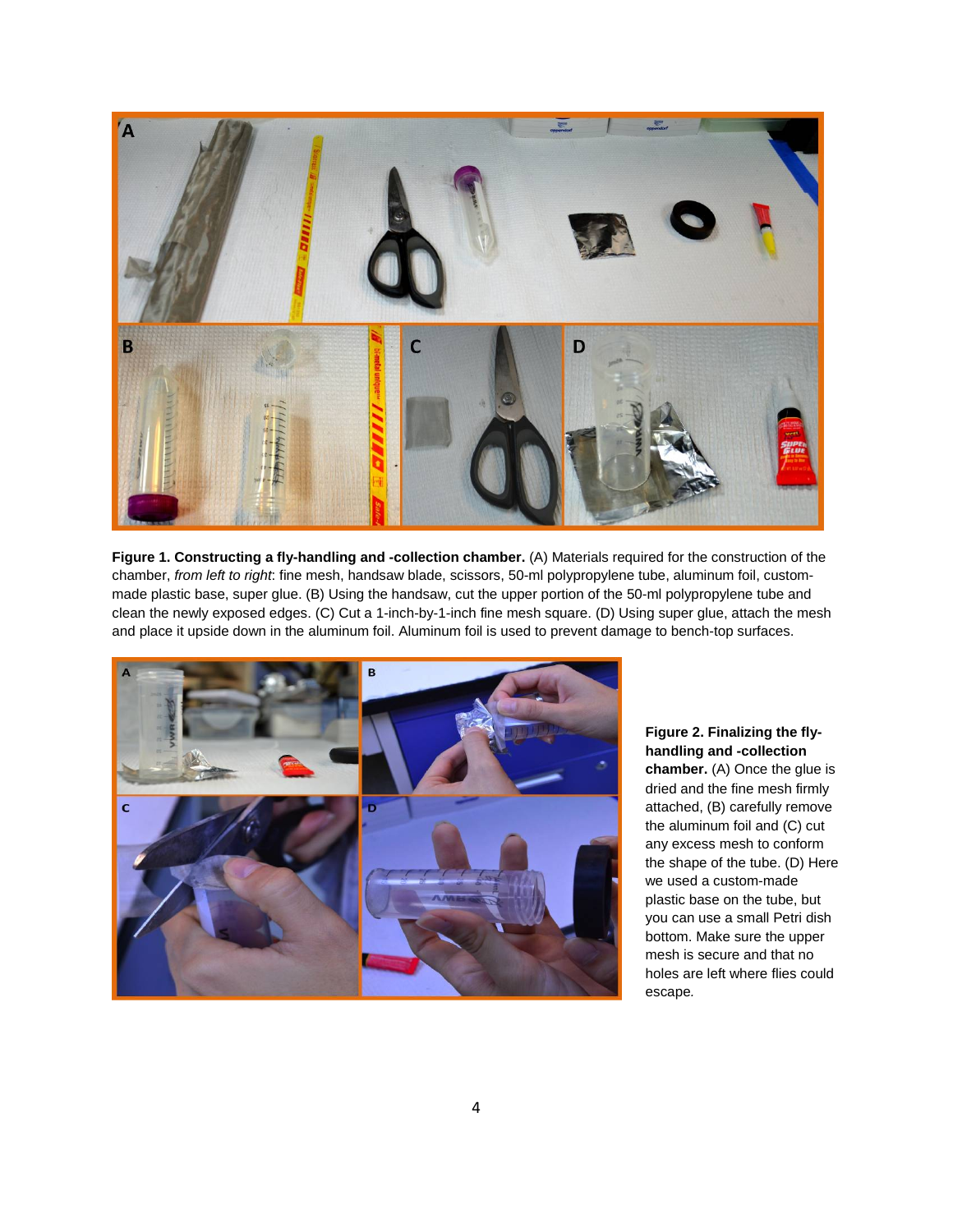

**Figure 3. Preparing the flyhandling and -collection chamber for collecting wild-type flies.** (A) Use 35-mm Petri dishes to hold the piece of fruit used to attract wild-type flies. Leave exposed for a couple of days and (B) secure to the custom-made plastic base with a rubber band. (C) Store the collection chamber in a plastic container for safe handling and storage. Make a circular hole in the plastic container and place a cotton ball in it. This allows oxygen into the container for the survival of the flies. Also, make sure a wet napkin is placed at the bottom to keep a humid environment appropriate for survival of the flies (D).



© Illinois State University



**Figure 4: Sex determination by sex combs. Figure 5. Sex determination using the abdomen as the criterion.**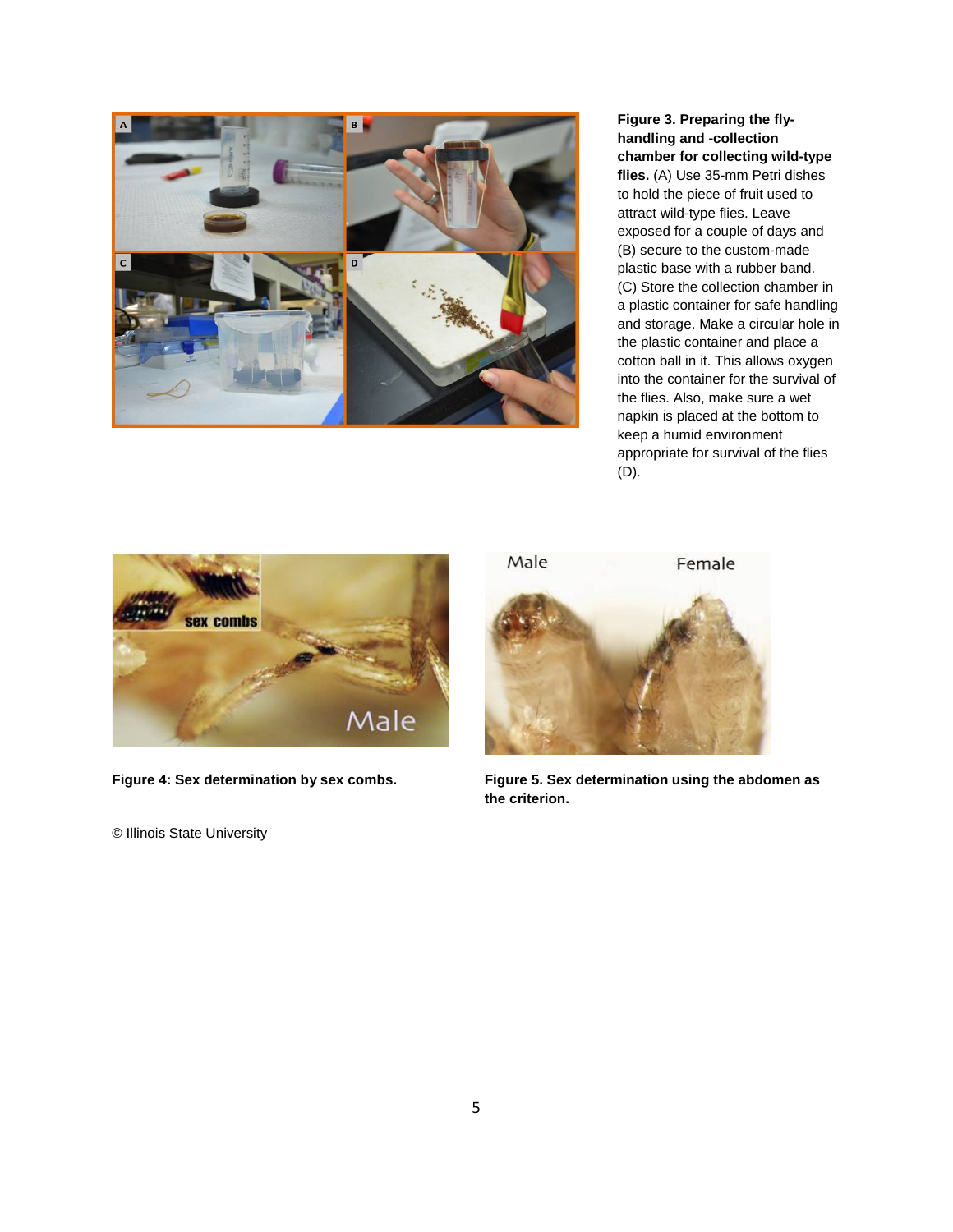

Figure 6**:** *Drosophila* **life cycle.** After egg-laying (AEL), it takes about 12 hours for embryos to reach stage 15, which we use throughout the present study. Shortly thereafter, all motor neurons find their correct postsynaptic partner muscle cells and establish a functional synapse. Once synaptogenesis is completed, muscle contractions begin and embryos hatch into a first-instar larva (L1). After about a day, it molts into a second instar (L2), and two days after hatching, the L2 larva molts again to become a third-instar (L3) larva. During these wandering stages, the larva feeds and eventually crawls out of the food and becomes encapsulated in the pupal case and undergoes metamorphosis. The *Drosophila* life cycle is completed in about eight days under ideal temperature (25°C) conditions (A). Diagram modified from Fly Move [http://flymove.uni-muenster.de]. (B-C) Embryonic developmental stages highlighting central nervous system and gut development events shown. (C) Stage 15 embryos are selected for the present study with corresponding light-micrograph stage 15 embryos. Once the embryo hatches at about 30 hours AEL, the first-instar larva (L1) develops mouth hooks and a tracheal system, is able to freely wander in search of food (D), and triples its size (E) in the next 32 to 48 hours after hatching to become a third-instar larva (L3). *Figure: Vega and Carrero-Martinez, 2011*.

#### *Experiment Take Down*

Discard flies outdoors or down a drain. If a drain is used, drown flies with water, pour down the drain, and let the water run for a few seconds afterwards.

#### **Data Analysis**

The idea is to work back to determine the parental genotypes from the ratio of  $F_1$ . Using your observations from **Table 1** (on the Student Worksheet), identify the sex and type of fly (wild type or mutant) in your cross in **Table 2**. In genetics, normal flies are called "wild type," and any fly with a mutation is called a "mutant." Mutant flies receive their names from the type of mutation. Each mutation is given a letter code. There are two types of mutations we could consider today: (1) **autosomal mutations** describe defects on a gene located in a non-sex-determining chromosome and (2) **sex-linked mutations**, which describe sex-linked genes, located on one of the sex chromosomes.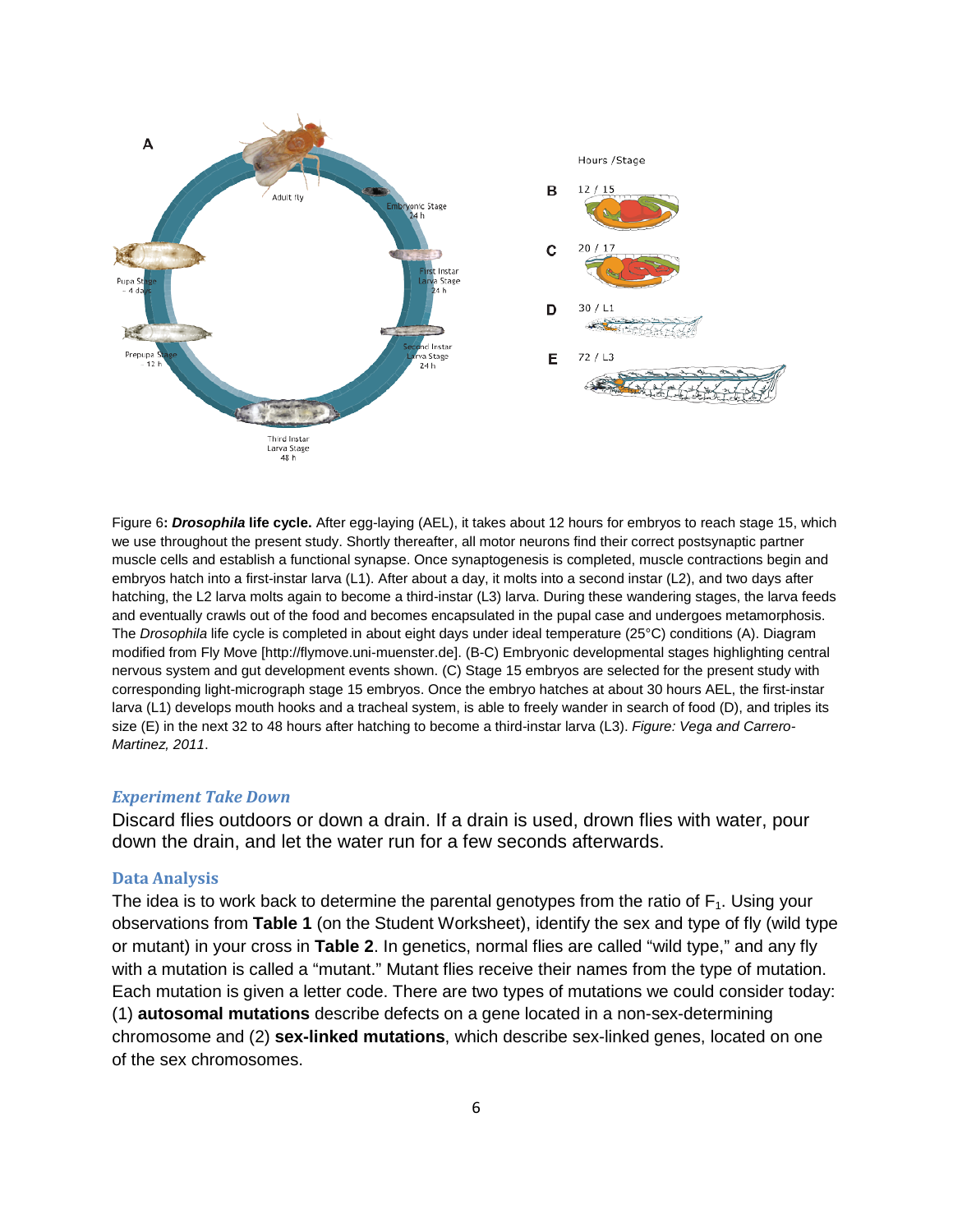- $\circ$  Can you establish a relationship between the proportions of progeny with certain characteristics?
- o With the proportions established, can you predict the genetic makeup of the parental flies?
- $\circ$  Is the mutation on an autosomal or sex chromosome? Explain how you reached that conclusion.

### **Conclusion**

Through our experiment in the lab and in-the-field trials with local public high schools, we were able to establish the feasibility of our proposed implementation. The *Drosophila* genetic crosses laboratory is a well-established laboratory that has remained accessible mostly at the undergraduate college levels.

### **Relevance to NIH Mission**

This activity is aligned with NIH's mission in that it seeks "fundamental knowledge about the nature and behavior of living systems [in this case, *Drosophila* and genetics] and the application of that knowledge to enhance health and reduce the burdens of diseases."

### *[Updated 06/08/12]*

### **Supplementary Information**

The study of inheritance began with Gregor Johann Mendel, who published his work in 1865. Then, during the early 1900s, Thomas Hunt Morgan started studying mutations in *Drosophila* flies. Based on research by Morgan and his students, the chromosome theory of inheritance was proposed. This theory simply states that chromosomes are the basis for all genetic inheritance. It also states that chromosomes are linear structures composed of genes. In 1915, Morgan and his colleagues wrote the book *The Mechanism of Mendelian Heredity*, which became the fundamental textbook for students of this new field. In 1933, Morgan was awarded the Nobel Prize in Physiology or Medicine for his work in genetics. To learn more about Morgan's story, please visit:

http://www.nobelprize.org/nobel\_prizes/medicine/laureates/1933/morgan-bio.html

*Drosophila* are used extensively as a model organism in genetics, cell biology, biochemistry, developmental biology, and many other fields. In 1995, the Nobel Prize in Physiology or Medicine recognized *Drosophila's* importance in human health. The recognition was awarded to Edward B. Lewis, Christiane Nüsslein-Volhard, and Eric F. Wieschaus *"for their discoveries concerning the genetic control of early embryonic development."* Learn more at:

http://www.nobelprize.org/nobel\_prizes/medicine/laureates/1995/

The **scientific classification** of the fruit flies you will be using today is the following:

**Domain:** Eukarya **Kingdom:** Animalia **Phylum:** Arthropoda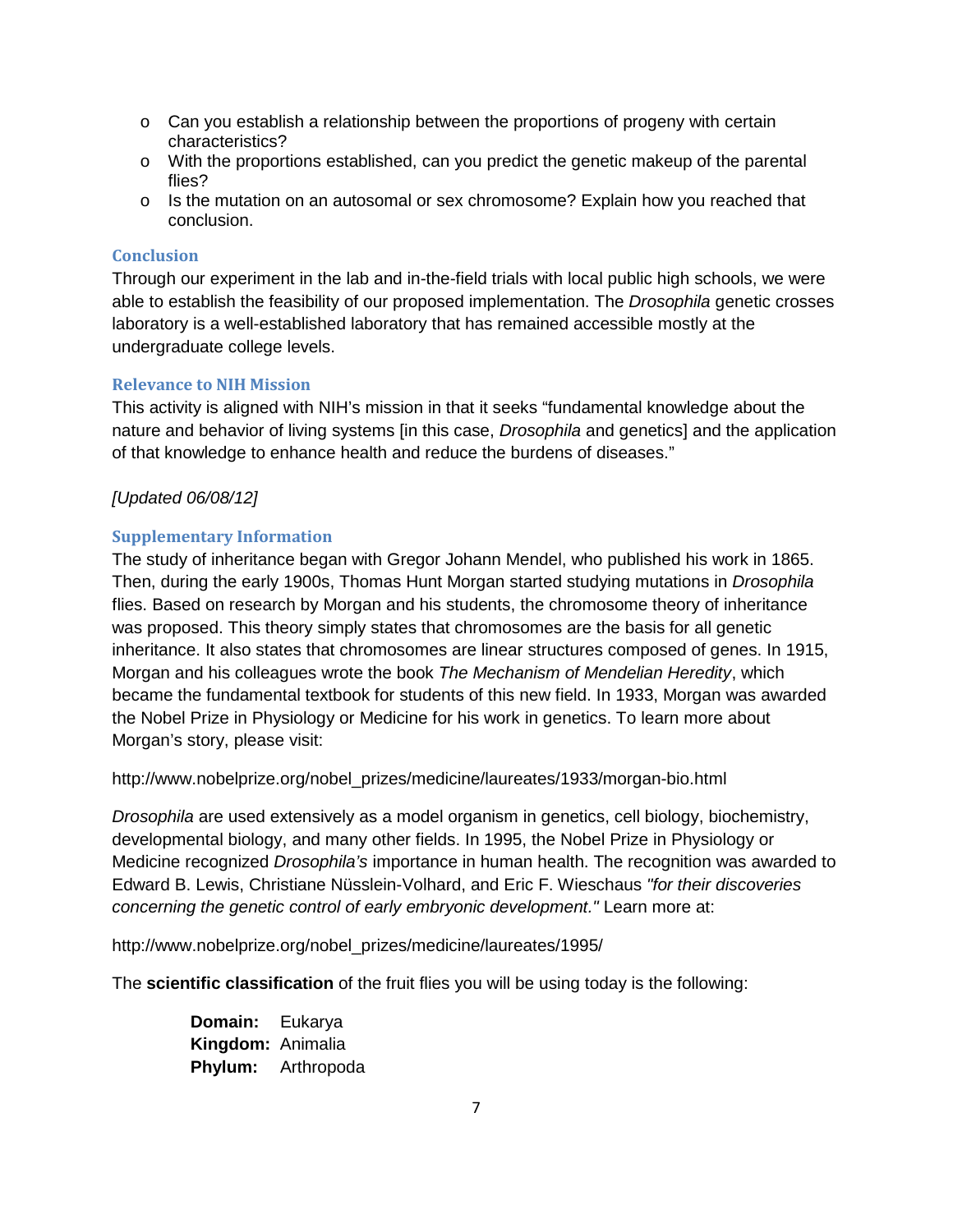**Class:** Insecta **Order:** Diptera **Family:** Drosophilidae **Genus:** *Drosophila* ("dew lover") **Species:** *melanogaster* ("dark gut")

The *Drosophila* **life cycle** exhibits complete metamorphism (see **Figure 1**). This means that the life cycle includes egg, larva (worm-like), pupa, and finally emergence (eclosure) as an adult. The larval stage has three instars, or molts. Below is a rough developmental timeline.

**Day 0:** Female lays eggs. **Day 1:** Eggs hatch. **Day 2:** First instar (one day in length). **Day 3:** Second instar (one day). **Day 5:** Third and final instar (two days). **Day 7:** Larvae begin roaming stage. Pupariation (pupal formation) occurs 120 hours (about five days) after egg-laying. **Days 11, 12:** Eclosion (adults emerge from the pupa case). Females become sexually mature 8 to 10 hours after eclosion.

The time from egg to adult is temperature-dependent. The developmental timeline presented here occurs at 25°C. If the temperature is increased, the generation time becomes shorter. If temperature decreases, generation times become longer.

Organisms are composed of traits, which are determined by the genes individuals carry in their chromosomes. These traits that are expressed are called the phenotype (observable traits) and are determined by the genotype (genetic makeup) of an organism. In this experiment, we study how the expression of these genes affects traits using the fruit fly, *Drosophila*.

Genetic information is passed from parental figures to their offspring. Sexual reproduction starts by the formation of a zygote, which is a cell formed by gametes from the mother and father. Each gamete has genetic information from each of the individuals involved in the reproduction. In the zygote, the genetic information is stored in the chromosomes, which will be carrying the genes. Each gene expresses a certain characteristic due to the DNA it stores, but it can have two variants. It can express the characteristic passed down by the mother or the father. This is called an allele, an alternative form of a gene.

Genes inside chromosomes can be homozygous or heterozygous. The term homozygous refers to having two identical alleles for a certain trait, meaning the organism can have only one possible characteristic expressed because it inherited the same one from both parents. Unlike homozygous, heterozygous refers to having two different alleles for a particular trait. This means the organism will randomly express one of two possible characteristics passed down from each of the parents. In heterozygosis, one of these alleles will be determined as dominant,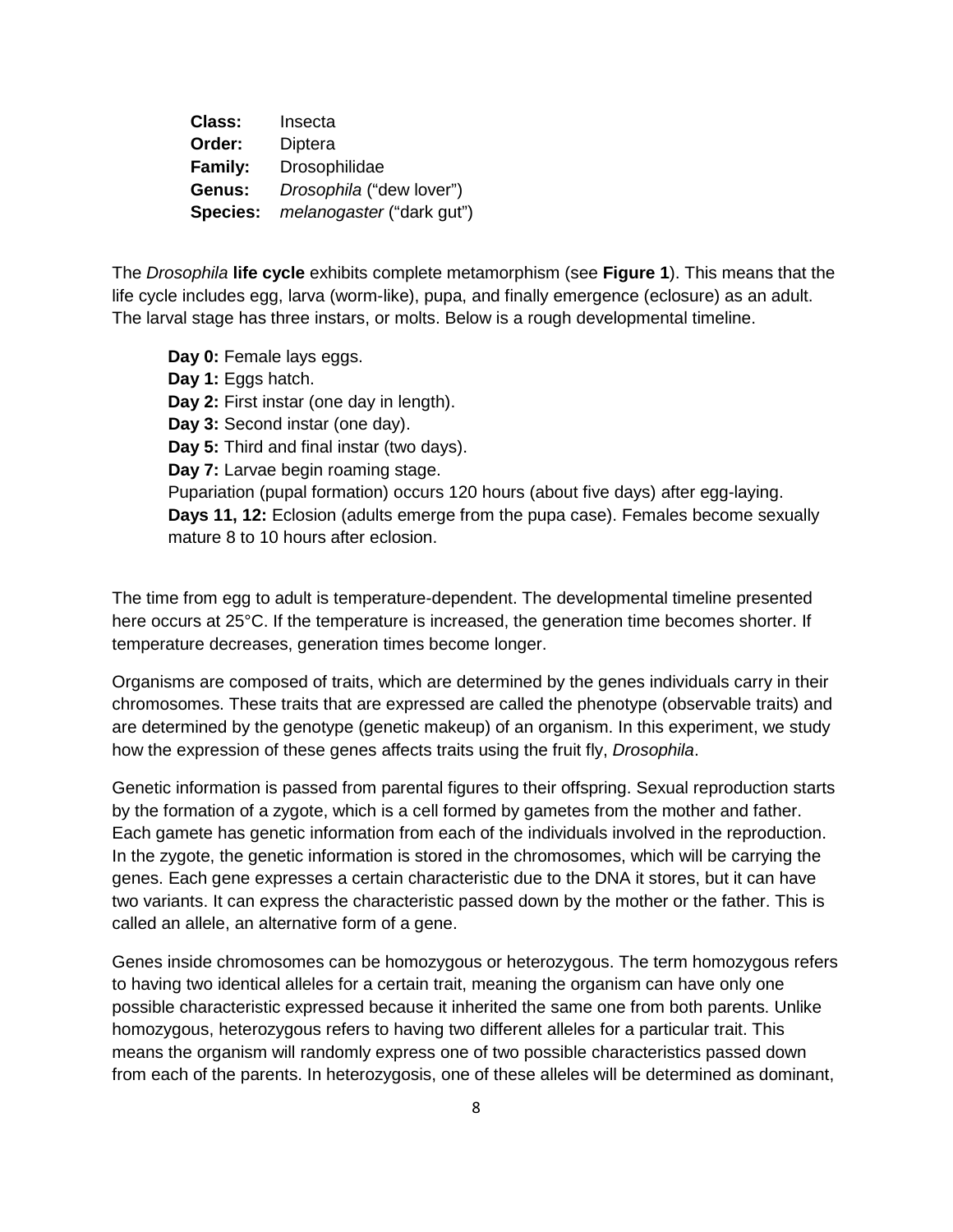which will be the one who is being expressed phenotypically. A recessive allele will also be present but will not be expressing its genetic information.

In this experiment, we use *Drosophila*, a fruit fly that is a common model of study in science fields due to its size, quick reproducibility, simple maintenance, and short life cycle. This fruit fly is available in its natural form (wild type) or it can be genetically altered to express characteristics different to that of its normal state (mutant). These alternate characteristics are determined by the flies' genotype. Usually, the wild-type flies' genetic makeup cannot be determined by its phenotype because it comes from a natural habitat. Mutants are genetically altered and already predetermined with a certain genotypic inheritance pattern.

For scientist to determine the genotype of a wild-type fly, they must cross it with a fly that has the recessive phenotype of the trait that is being studied. Phenotypes of the progeny will explain the genotype of the wild-type parent. If traits remain the same in progeny, the wild-type fly also has a recessive genotype. If a difference is observable, the wild-type fly will probably have a heterozygous pattern of inheritance or a homozygous-dominant pattern of inheritance. Observe the following example crosses for recessive eyeless characteristics.

Here, we have two example crosses for the characteristic of eye appearance. The eyeless characteristic is recessive; therefore we can use this line to determine the genotype of the wildtype fly. If the wild-type fly is homozygous dominant, we will see that all the progeny will express the eye characteristic. If the wild-type fly is heterozygous, we will see that half the progeny will express the eye characteristic, and the other half will not.

Wild type:  $+/+$  or  $+/-$ 

Eyeless: ey/ey (homozygous recessive)